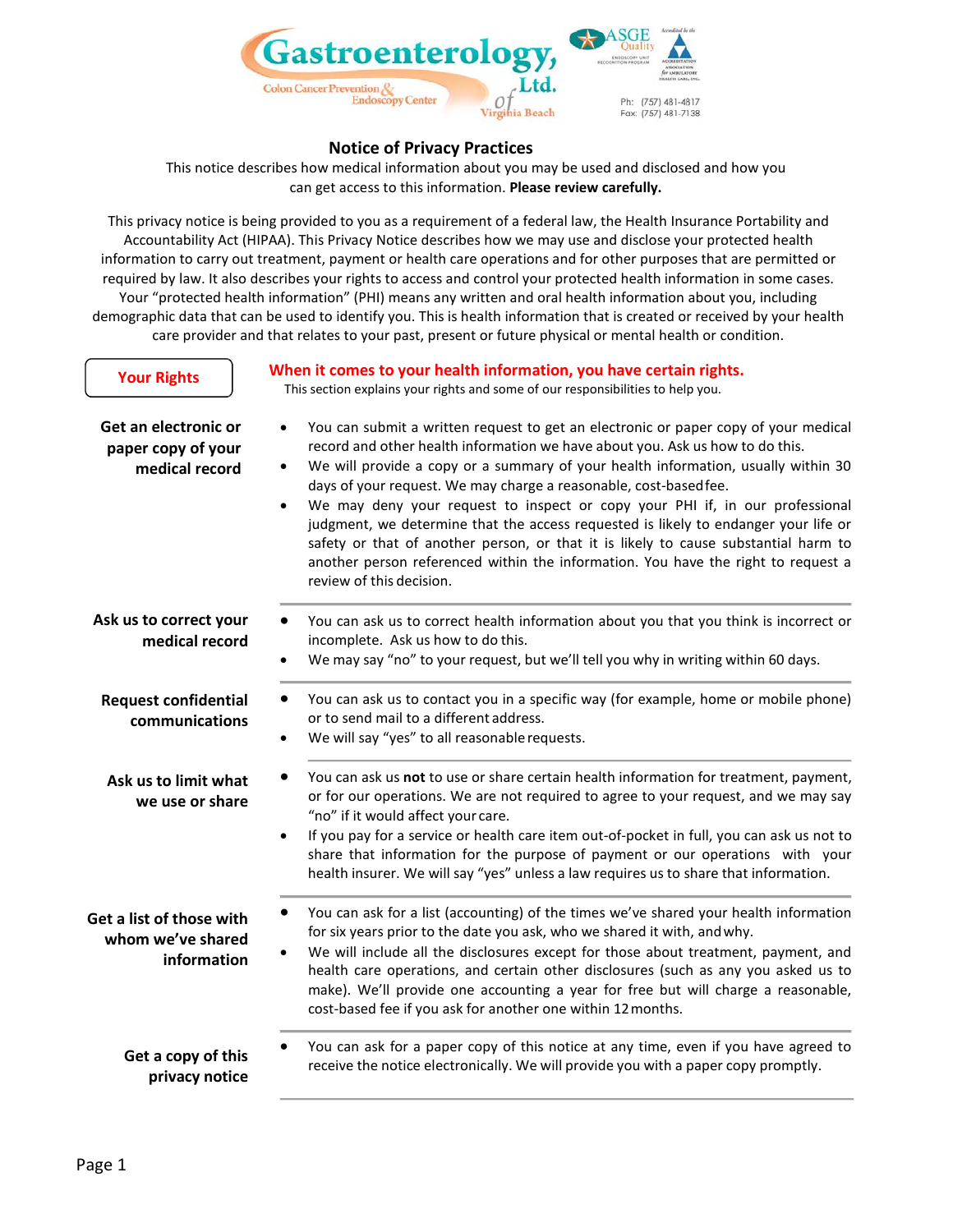| Choose someone to<br>act for you                                                                  | If you have given someone medical power of attorney or if someone is your legal<br>guardian, that person can exercise your rights and make choices about your health<br>information.<br>We will make sure the person has this authority and can act for you before we take<br>$\bullet$<br>any action.                                                                                                                                                                                                                                                                                                                                                                                                                                                                                                                                                                                                                                                                                                                               |
|---------------------------------------------------------------------------------------------------|--------------------------------------------------------------------------------------------------------------------------------------------------------------------------------------------------------------------------------------------------------------------------------------------------------------------------------------------------------------------------------------------------------------------------------------------------------------------------------------------------------------------------------------------------------------------------------------------------------------------------------------------------------------------------------------------------------------------------------------------------------------------------------------------------------------------------------------------------------------------------------------------------------------------------------------------------------------------------------------------------------------------------------------|
| File a complaint if you<br>feel your rights are<br>violated                                       | You can complain if you feel we have violated your rights by contacting us. See last<br>page for contact information<br>You can file a complaint with the Secretary of the U.S. Department of Health and<br>$\bullet$<br>Human Services Office for Civil Rights by sending a letterto:<br>200 Independence Avenue, S.W., Washington, D.C. 20201, calling 1-877-696-6775 or<br>visiting www.hhs.gov/ocr/privacy/hipaa/complaints/.<br>We will not retaliate against you in any way for filing acomplaint.                                                                                                                                                                                                                                                                                                                                                                                                                                                                                                                             |
| <b>Your Choices</b>                                                                               | For certain health information, you can tell us your choices about what we share.<br>If you have a clear preference for how we share your information in the situations described below,<br>talk to us. Tell us what you want us to do, and we will follow your instructions.                                                                                                                                                                                                                                                                                                                                                                                                                                                                                                                                                                                                                                                                                                                                                        |
| In these cases, you<br>have both the right<br>and choice to tell us<br>to:                        | Share information with your family, close friends, or others involved in your care.<br>Share information in a disaster relief situation<br>If you are not able to tell us your preference we may go ahead and share your<br>information if we believe it is in your best interest. We may also share your<br>information when needed to lessen a serious and imminent threat to health or<br>safety.                                                                                                                                                                                                                                                                                                                                                                                                                                                                                                                                                                                                                                 |
| In these cases we<br>never share your<br>information unless<br>you give us written<br>permission: | We will not use it for marketing purposes<br>We will not use it for fundraising<br>We will not sell your information                                                                                                                                                                                                                                                                                                                                                                                                                                                                                                                                                                                                                                                                                                                                                                                                                                                                                                                 |
| <b>Our Uses and</b><br><b>Disclosures</b>                                                         | How do we typically use or share your health information?<br>We typically use or share your health information in the following ways                                                                                                                                                                                                                                                                                                                                                                                                                                                                                                                                                                                                                                                                                                                                                                                                                                                                                                 |
| Treat you                                                                                         | • We can use your health information and share it with other professionals who are<br>treating you. For example, we may disclose your PHI to a pharmacy to fill a<br>prescription or to a laboratory to order a blood test. We may also disclose PHI to<br>physicians who may be treating you or consulting with our physicians or facility with<br>respect to your care.                                                                                                                                                                                                                                                                                                                                                                                                                                                                                                                                                                                                                                                            |
| Run our organization                                                                              | We can use and share your health information for our own health care operations to<br>٠<br>run our practice and to provide quality care. Health care operations include such<br>activities as quality assessment and improvement activities; employee review<br>activities; training programs, including those in which students, trainees or<br>practitioners in health care learn under supervision; accreditation; certification,<br>licensing, or credentialing activities; review and auditing, including compliance<br>reviews, medical reviews, legal services and maintaining compliance programs; and<br>business management and general administrative activities.<br>Contact you when necessary. As part of treatment, payment and health care<br>٠<br>operations, we may also disclose your PHI for the following purposes: to remind you<br>of your appointments, to inform you of potential treatment alternatives or options,<br>to inform you of health related benefits or services that may be of interest to you. |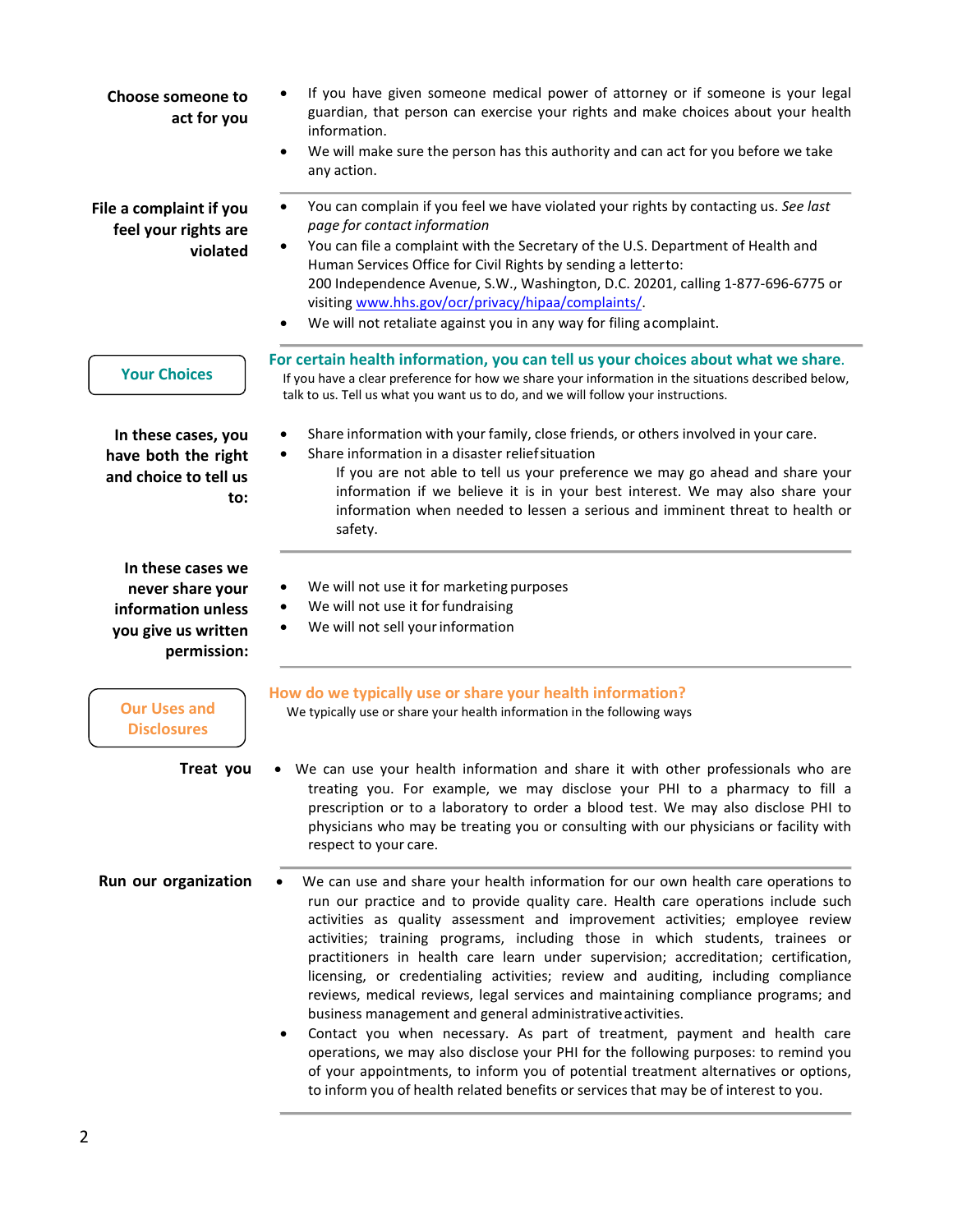| <b>Bill for your services</b> | ◆ Your PHI will be used, as needed, to obtain payment for the services that we provide. |
|-------------------------------|-----------------------------------------------------------------------------------------|
|                               | This may include certain communications to your health insurance company to get         |
|                               | approval for the procedure or visit we have scheduled. We may also disclose PHI to      |
|                               | your health insurance company to determine whether you are eligible for benefits or     |
|                               | whether a particular service is covered under your health plan. In order to get         |
|                               | payment for the services we provide to you, we may also need to disclose your PHI to    |
|                               | your health insurance company to demonstrate the medical necessity of the services      |
|                               | or, as required by your insurance company to demonstrate the medical necessity of       |
|                               | the services, or as required by your insurance company, for utilization review. We      |
|                               | may also disclose patient information to another provider involved in your care for     |
|                               | the other provider's payment activities. This may include disclosure of demographic     |
|                               | information to anesthesia care providers for payment of their services.                 |

#### **\*\*How else can we use or share your health information?**

We are allowed or required to share your information in other ways-usually in ways that contribute to the public good, such as public health and research. We have to meet many conditions in the law before we can share your information for these purposes. For more information see: [www.hhs.gov/ocr/privacy/hipaa/understanding/consumers/index.html](http://www.hhs.gov/ocr/privacy/hipaa/understanding/consumers/index.html)

| Help with public<br>health and safety<br>issues                                                  | We can share health information about you for certain situations such as:<br>To prevent, control or report disease, injury or disability as permitted by law<br>$\circ$<br>To collect or report adverse events and product defects, track FDA-regulated<br>$\circ$<br>products, enable product recall, repair or replacements and conduct post-<br>marketing surveillance<br>To report suspected abuse, neglect, or domestic violence<br>$\circ$<br>To prevent or reduce a serious threat to anyone's health or safety<br>$\circ$<br>To notify a person who has been exposed to a communicable disease or who<br>$\Omega$<br>may be at risk of contracting or spreading a disease as authorized bylaw                                                                                                                                                                                                                    |
|--------------------------------------------------------------------------------------------------|--------------------------------------------------------------------------------------------------------------------------------------------------------------------------------------------------------------------------------------------------------------------------------------------------------------------------------------------------------------------------------------------------------------------------------------------------------------------------------------------------------------------------------------------------------------------------------------------------------------------------------------------------------------------------------------------------------------------------------------------------------------------------------------------------------------------------------------------------------------------------------------------------------------------------|
| Do research                                                                                      | We can use or share your information for health research when the use or disclosure<br>for research has been approved by an institutional review board that has reviewed<br>the research proposal and research protocols to address the privacy or your PHI.                                                                                                                                                                                                                                                                                                                                                                                                                                                                                                                                                                                                                                                             |
| Comply with the law                                                                              | We will share information about you if local, state or federal laws require it, including<br>with the Department of Health and Human Services if it wants to see that we are<br>complying with federal privacy law                                                                                                                                                                                                                                                                                                                                                                                                                                                                                                                                                                                                                                                                                                       |
| <b>Address workers'</b><br>compensation, law<br>enforcement, and<br>other government<br>requests | We can use or share health information about you:<br>For workers' compensation claims<br>$\circ$<br>For law enforcement purposes or with a law enforcement official for certain<br>$\circ$<br>types of wounds or other physical injuries; for the purpose of identifying or<br>locating a suspect fugitive, material witness or missing person; under certain<br>circumstances when you are the victim of a crime; if there is suspicion that<br>your health condition was the result of criminal conduct; in emergency, to<br>report a crime.<br>With health oversight agencies for activities authorized bylaw<br>$\circ$<br>For special government functions such as military, veterans, national security<br>$\circ$<br>and intelligence activities, protective services for the President and others,<br>medical suitability determinations, correctional institutions and law<br>enforcement custodial situations. |
| <b>Respond to lawsuits</b><br>and legal actions                                                  | We can share health information about you in response to a court order, court-ordered<br>subpoena, summons or similar process                                                                                                                                                                                                                                                                                                                                                                                                                                                                                                                                                                                                                                                                                                                                                                                            |